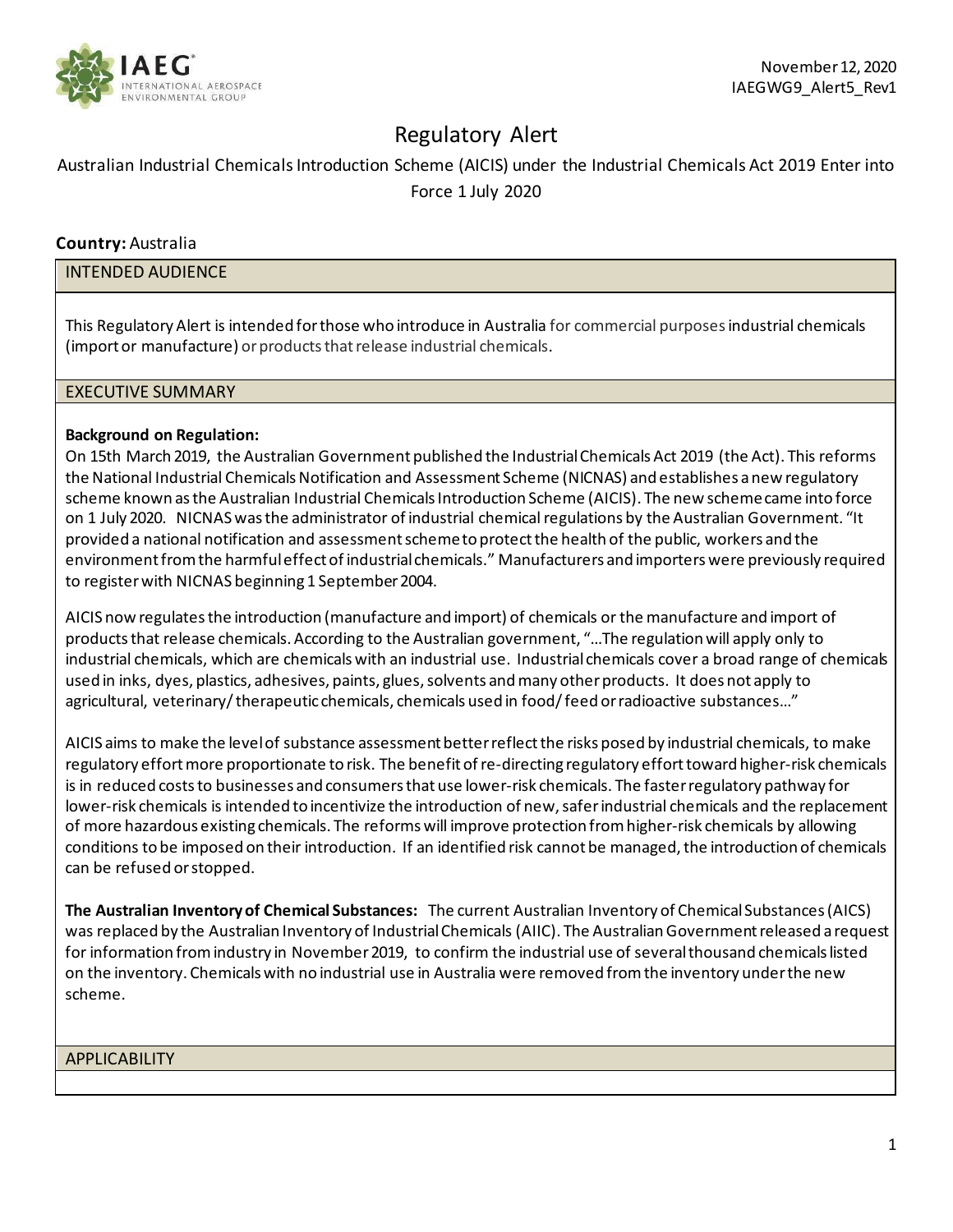

- This regulation applies to all companies who introduce (manufacture or import) any chemical with an industrial use, and any chemical released from an article where the article has an industrial use.
- The following exemption categories (these will be categorized as exempted introductions) under NICNAS, which may be of relevance to the aerospace and defense industries, can continue to be used until 31 August 2022:

i) Research and development or analysis - manufactured in a fixed apparatus in a specific location; ii) Research and development or analysis - importation only (Not more than 100kg in a 12-month period); iii) Non-cosmetic use (no unreasonable risk);

- Further exempted introductions are:
	- i) Polymers of low concern
	- ii) Chemicals imported for the purpose of re-export
	- iii) Polymers and Industrial chemicals that are like those already listed, following the criteria in Sections 26(4) and 26(5) of the Industrial Chemicals (General) Rules 2019 (the General Rules).
	- iv) Industrial chemicals resulting from non-functionalized surface treatment of listed industrial chemicals, following the criteria in Section 26(8) of the General Rules.
- Registration, categorization, reporting and record-keeping requirements do not apply to excluded introductions; these are:
	- i) Naturally occurring chemicals;
	- ii) Non-isolated intermediates;
	- iii) Incidentally introduced chemicals;
	- iv) Any industrial chemical released from an article that was not designed to release it;
	- v) Chemicals introduced solely for an individual's personal use;

vi) Chemicals imported for the purpose of re-export within 25 days (subject to the conditions of Part 1 Subsection 11(3) of the Act).

# RELEVANT DATES

- ❖ **The Industrial Chemicals Act 2019/ AICIS published:** 15 March 2019
- ❖ **The Industrial Chemicals Act 2019/ AICIS in force:** 1 July 2020
- ❖ **Renew Registration with AICIS**: If you continue to introduce industrial chemicals after 31 August 2020, you must renew your registration by 1 September 2020.
- ❖ **First Annual declaration under AICIS due:** 30 November 2021
- ❖ **Exemptions under NICNAS valid until:**31 August 2022
- ❖ **Permits held under NICNAS valid until:** 30 June 2022 or until the permit expires

#### REGULATORY OBLIGATIONS

#### **Registration:**

An introducer of an industrial chemical must be registered on the Register of Industrial Chemical Introducers at least a year before introducing an industrial chemical for the registered year. Introducers must register for each year they intend to introduce the chemical (a registration fee or charge is payable for each year). If a company was already registered under NICNAS, no action was required. Registration was automatically transferred to AICIS on 1 July 2020, with the same registration ID. If you continued to introduce industrial chemicals after 31 August 2020, the registration had to be renewed by 1 September 2020. The below graphic prepared by the Australian authority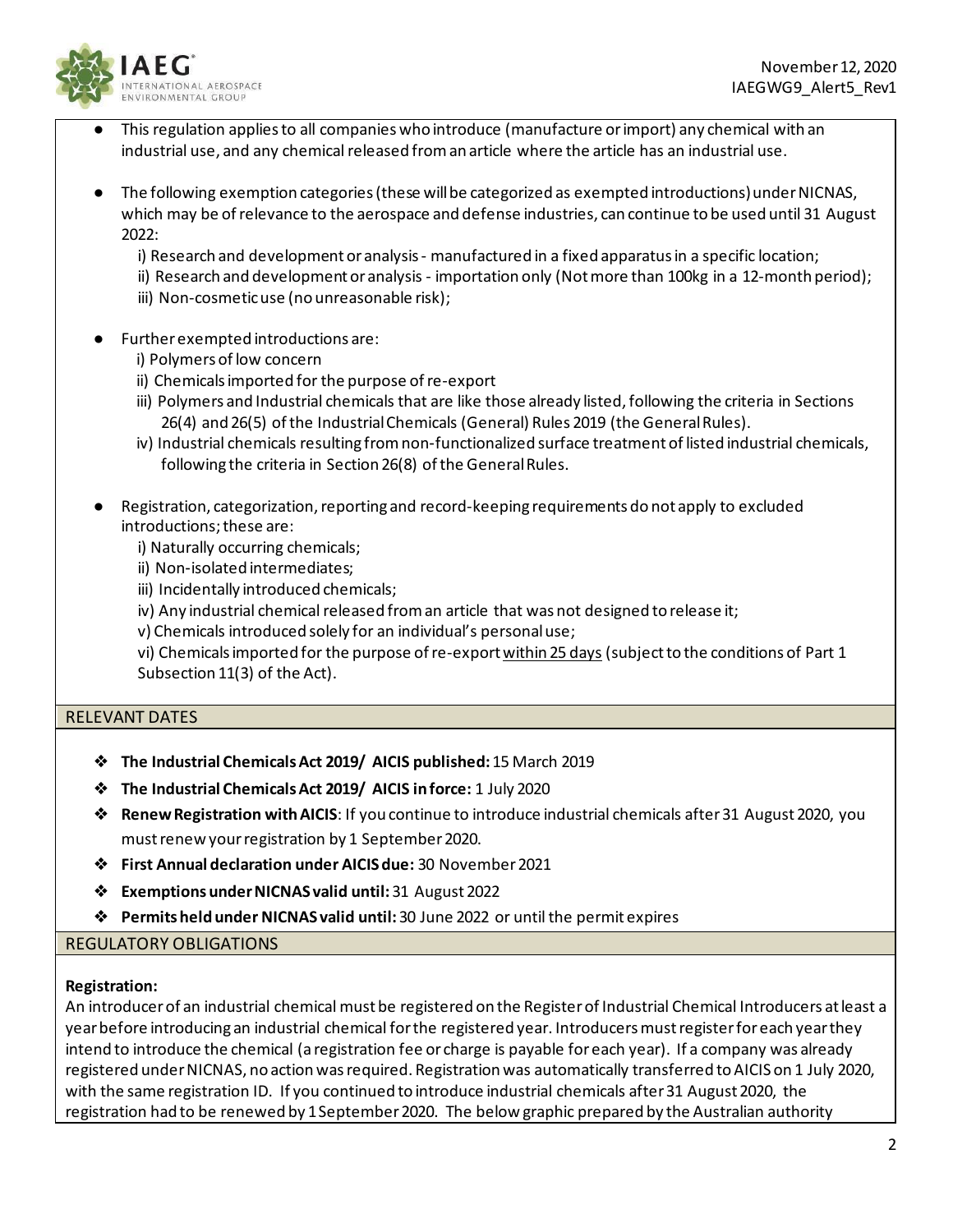



# **Categorization:**

Under AICIS, those introducing chemicals into Australia are required to categorize each introduced chemical using the detailed information provided under Chapter 2 of the General Rules. To categorize chemicals, the introducer must first evaluate the risk of the chemical based on the criteria provided in Chapter 3 Part 2 of the General Rules. There are 6 categories of introductions under the Industrial Chemicals Act 2019, these are:

- 1. Listed Introductions: An industrial chemical is classed as a listed introduction if it is currently listed on the AIIC. In this case, the introducer and user must meet the terms of Inventory listing for that chemical. Listed introductions are subject to annual declaration and record-keeping requirements.
- 2. Exempted introductions: An industrial chemical is classed as an exempted introduction if it falls under any of the exemption categories described in the 'Applicability' section of this document. These are classed as very low-risk chemicals. However, the General Rules state that an introduction may still be exempted if it does not fall under these categories, depending on the level of risk to human health and the environment from the introduction.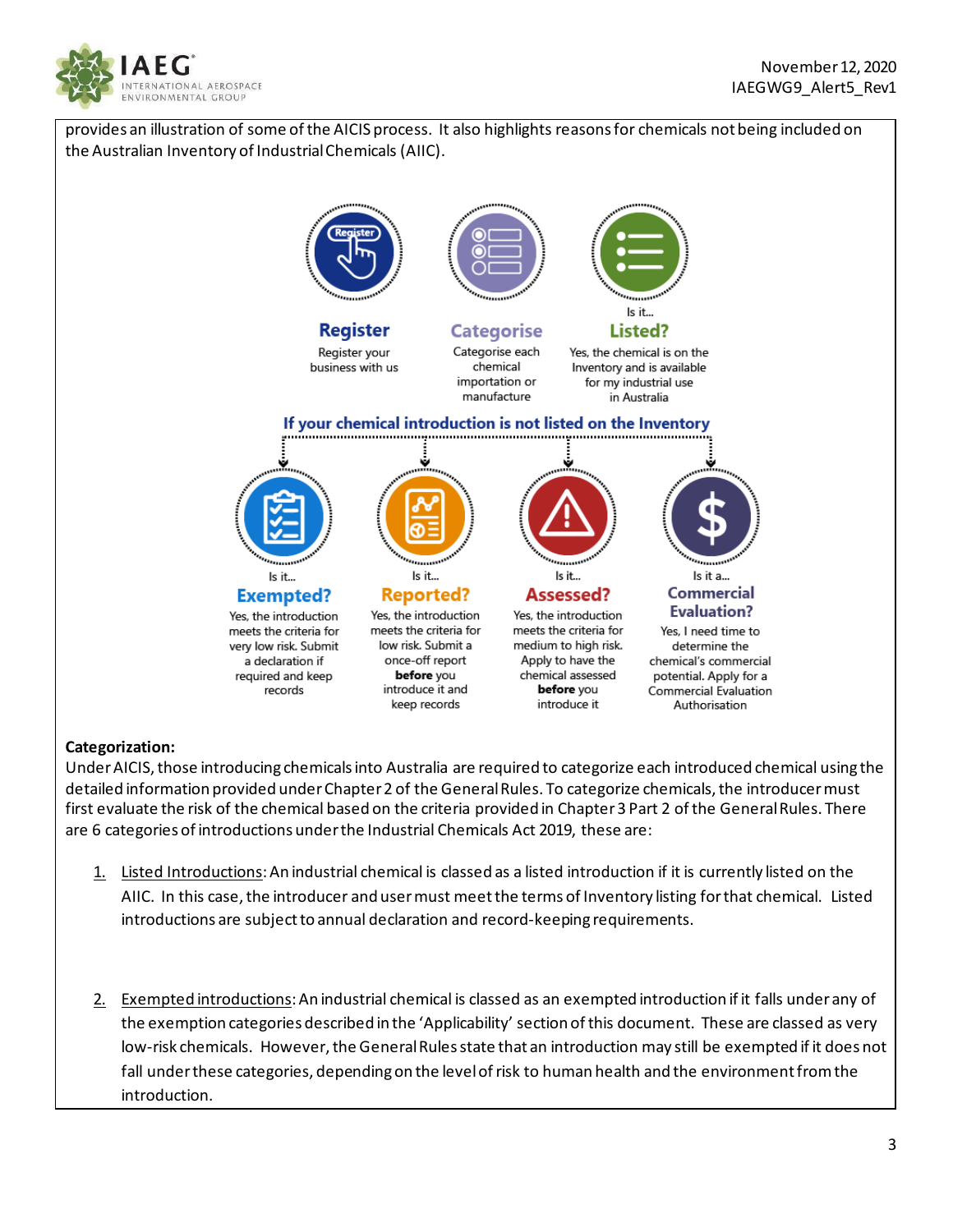

- Reported Introductions: These are low-risk introductions based on consideration of the proposed exposure scenario for the chemical and its intrinsic hazards. The following qualify for reported introduction: industrial chemicals and nanoscale industrial chemicals used solely in research and development; industrial chemicals that have been internationally assessed for human health and the environment (the introducer must be proposing to introduce the chemical for the same use, in the same or lower volume, and is able to comply with any conditions imposed by the international regulator). Chemicals may also qualify for reported introduction if the highest indicative risk, based on health and environmental exposure and hazards, is low.
- 4. Assessed introductions:A chemical is classed as an Assessed Introduction if it is medium-to-high risk to human health and the environment. A chemical assessment is required for this category. The Australian authority must assess the introduction of a chemical and issue an assessment certificate before it can be manufactured or imported. Assessments should be applied for before the chemical is introduced; they will take up to 90 days and may lead to different regulatory outcomes. Those outcomes include granting of an assessment certificate; granting of an assessment certificate with or without recommendations to risk managers and/or conditions of introduction; refusal of assessment certificate.

Conditions of introduction are imposed when risk needs to be managed, with controls being limited to annual introduction volume, sites of use or duration of the assessment certificate. When conditions of introduction or existing risk management frameworks are not adequate to manage the human health and/or environmental risks, an assessment certificate is refused. Chemicals covered by an assessment certificate are listed on the inventory after 5 years; however, applications can be made for early listing.

5. Commercial evaluation introductions: Commercial evaluation authorization can be made by any organization proposing to test a chemical with a view to ascertaining its potential for commercial application. Commercial evaluation introductions are medium-risk introductions. To be eligible for a commercial evaluation authorization, the evaluation must not involve: the chemical being made available to the general public at any time on its own, in a mixture or in an article; untreated release of the chemical to the environment; or uncontrolled exposure to workers.

Introducers will be required to apply for an authorization that would be subject to conditions concerning how the chemical can be used, the time period and location within which the evaluation can occur, and who can introduce the chemical. These chemicals will not be entered on the AIIC unless they are fully assessed.

6. Exceptional circumstances introductions: These are granted by the Minister under exceptional circumstances, an authorization will be received from the Minister in writing.

The fees for each type of introduction can be found on th[e AICIS fees and charges](https://www.nicnas.gov.au/New-scheme-1-July-2020/aicis-fees-and-charges-from-1-july-2020#_blank) page.

# **Reporting and record-keeping:**

All registered introducers of chemicals into Australia are subject to reporting requirements under the Act, and the level of reporting is proportional to the risk level of the chemical being introduced. All introducers will need to submit a[n Annual declaration](https://www.nicnas.gov.au/New-scheme-1-July-2020/aicis-topics/compliance,-reporting-and-record-keeping/assets/annual-declaration) to confirm compliance. Declarations are required for all AICIS introduction categories and must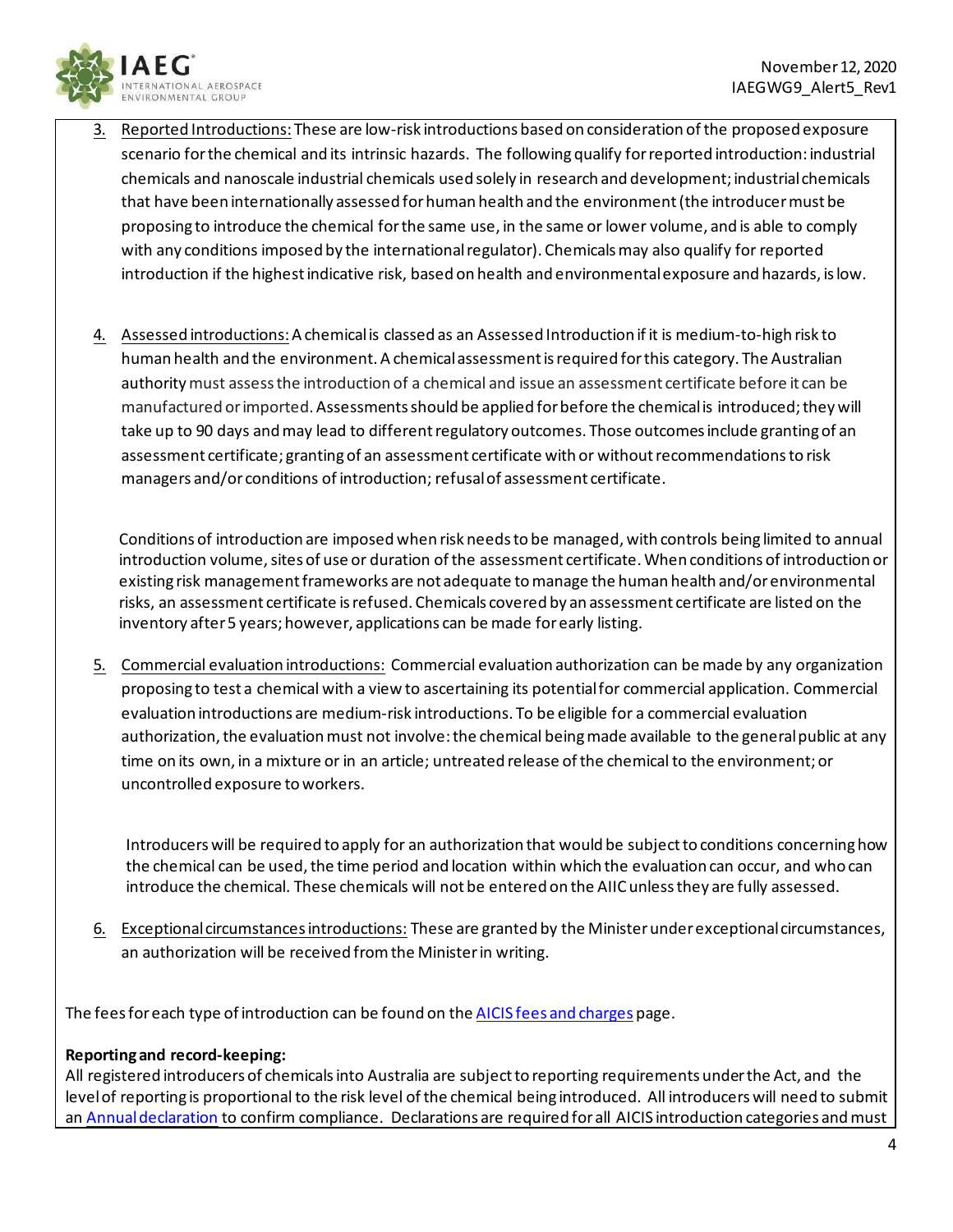

be submitted every year that a registration is renewed. The first annual declaration under AICIS is due by 30 November 2021 and will cover the period from 1 July 2020 to 31 August 2021 (after this the usual registration year applies : 1 September – 31 August). An annual report is not required to be submitted in September 2020. The annual declaration is submitted by the person who introduced the chemical(s) and must be submitted via AICIS Business Services.

For the following types of Exempted Introduction, a one-off ['Exempted introduction declaration'](https://www.nicnas.gov.au/New-scheme-1-July-2020/aicis-topics/compliance,-reporting-and-record-keeping/assets/exempted-introduction-declaration) must be submitted on top of the usual annual declaration: polymers of low concern, low-concern biopolymers, and chemicals that you have categorized as very low risk for human health and the environment.

Reported introductions require a one-time ['Pre-introduction report](https://www.nicnas.gov.au/New-scheme-1-July-2020/aicis-topics/compliance,-reporting-and-record-keeping/assets/AICIS-Pre-introduction-reports-Reported-introductions)' to be submitted to the Executive Director of the Australian Department of Health in accordance with Section 97 of the Act, on top of the usual annual declaration.

Under section 104 of the Act, a person who introduces an industrial chemical (other than an excluded introduction) during a registration year is subject t[o Record-keeping requirements](https://www.nicnas.gov.au/New-scheme-1-July-2020/aicis-topics/compliance,-reporting-and-record-keeping). These requirements depend on the type of introduction. The record-keeping requirements for individual categories are detailed under Chapter 4 Part 2 of the Act, and must demonstrate the following:

- (i) each industrial chemical that the person introduced during the year;
- (ii) the category of each of those introductions;
- (iii) the basis on which the person determined the category of the introduction;
- (iv) the amount of registration charges payable by the person

Records must be kept for a minimum of 5 years in all cases.

#### **Transitional measures:**

NICNAS permits:Commercial evaluation permits held under NICNAS will transition into the commercial evaluation introductions category under the AICIS. The terms and conditions of the permit will remain the same up until the NICNAS permit is due to expire. All other NICNAS permits in force on 30 June 2020 will automatically become AICIS assessment certificates on 1 July 2020. They will have the same terms and conditions as under NICNAS. These certificates will be of a limited duration - either the time left on the original permit, or until 30 June 2022, whichever is the later date. This means that there will be a transition period of at least 2 years to re-categorize any introductions to ensure continued compliance with AICIS.

NICNAS exemptions:As previously discussed, these will be valid until 31 August 2022, after which introductions must be categorized in line with the new scheme.

NICNAS annual declarations:An annual report under NICNAS does not need to be submitted in September 2020.

# RISKS TO AEROSPACE AND DEFENSE

- Significant time and resources required to fulfill obligations, especially related to categorization
- High penalties for non-compliance penalties for a single offense can exceed AUD \$100000 under the Crimes Act 1914

IAEG ACTIONS RELATED TO THIS RISK